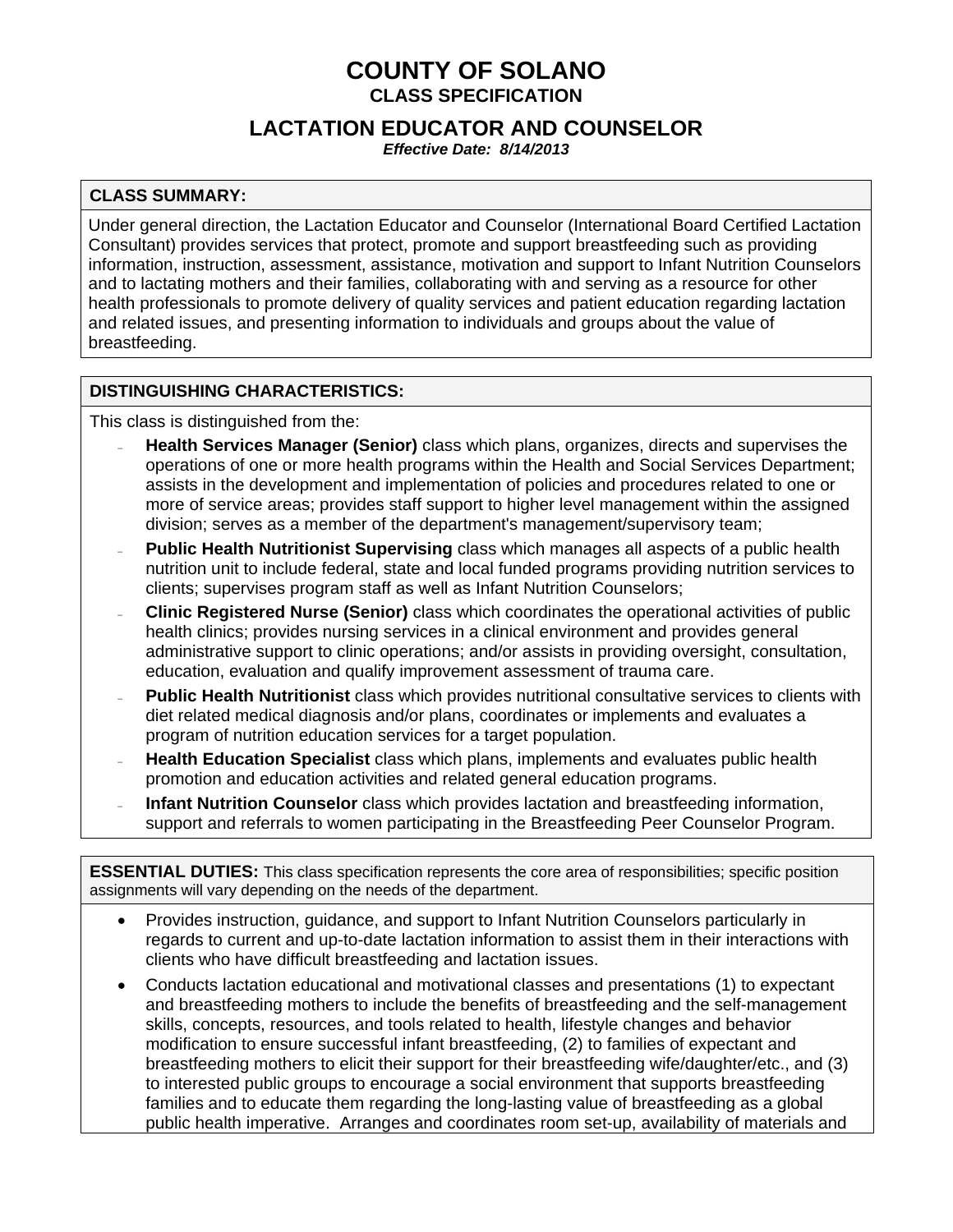audio-visual equipment; maintains records of training activities including attendance rosters, class evaluation forms, collection of class fees, etc.

- Provides individual breastfeeding assessment and identification of breastfeeding problems, instruction and counseling as needed to prevent and solve breastfeeding problems.
- Collaborates with and serves as a resource for other health professionals to provide comprehensive care that protects, promotes and supports breastfeeding.
- Develops policies and procedures to ensure effective and consistent County treatment of and the provision of relevant information to expectant and breastfeeding mothers.
- Performs other duties of a similar nature or level as assigned.

### **EDUCATION, TRAINING, AND/OR EXPERIENCE:**

Two years of experience providing lactation and breastfeeding assessment, counseling and/or instruction.

### **LICENSING/CERTIFICATION REQUIREMENTS**:

Certified as an International Board Certified Lactation Consultant (IBCLC).

California Driver's License, Class C

### **REQUIRED KNOWLEDGE AND SKILLS:**

### **Knowledge of:**

- Current lactation and breastfeeding information.
- Teaching techniques.
- Assessment of normal breastfeeding behaviors and identification of conditions outside of normal.
- English composition, spelling, grammar, vocabulary, and punctuation for both written and oral communications.
- Written communications such as business correspondence, policies, procedures and narrative reports.
- Oral communication techniques to include presentations to groups of various sizes and knowledge of subject matter in a positive, inclusive, and motivational manner.
- Standard office procedures, practices, equipment, personal computers, and software.
- Laws, regulations and policies applicable to work performed.
- Customer service techniques for dealing with customers, often in a difficult or confrontational situation

### **Skills in:**

- Identifying and assessing breastfeeding problems.
- Teaching and providing motivational classes and presentations.
- Communicating information and ideas clearly and concisely, both orally and in writing.
- Working with and speaking to various cultural and ethnic individuals and groups in a tactful and effective manner.
- Establishing good relationships with the pubic and with customers and providing customer service that meets and exceeds unit goals and expectations.
- Establishing and maintaining effective working relationships with those contacted in the